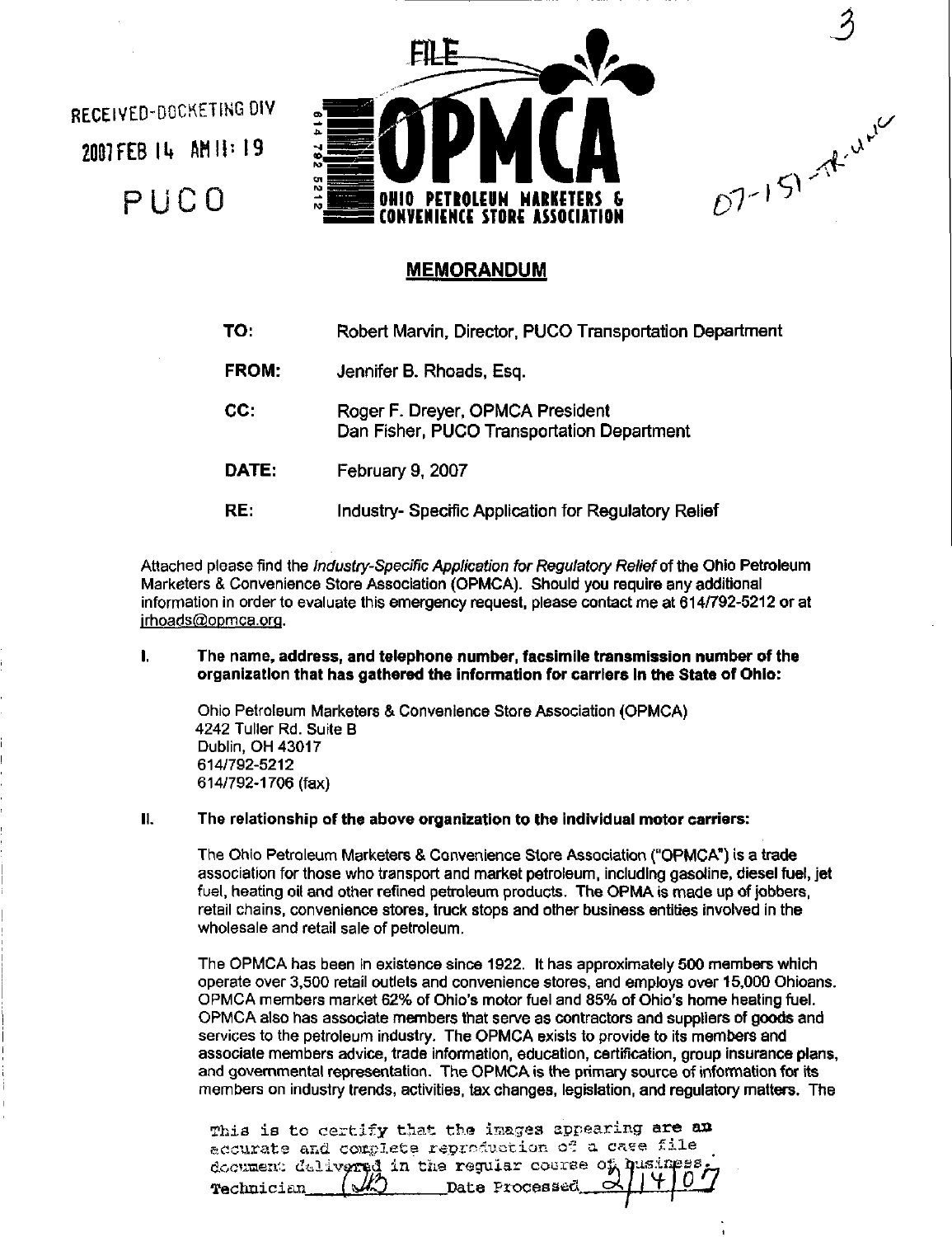OPMCA Industry-Specific Application for Regulatory Relief February 9, 2007

> OPMCA is affiliated with a national confederation of petroleum marketers in Washington, D.C. called the Petroleum Marketers'Association of America.

# 111. The names, addresses, and telephone numbers, facsimile transmission numbers of the individual carriers surveyed:

Jim Doersam Petron, Inc. 143 W. Water Street PO Box 1971 Chillicothe, OH 45601 740/775-5500 740/773-3859 (fax)

Jeff Lykins The Lykins Companies 5163 Wolfpen Pleasant Hill Rd Milford, OH 45150 513/831-8820 513/831-4518 (fax)

John Skleres O & P Oil & Gas, Inc. P.O. Box 1298 Andover, OH 44003 440/293-6021 440/293-5807 (fax)

Kim Ullman Ullman Oil Company Box 23399 Chagrin Falls, OH 44023 440/543-5195 440/543-6549 (fax)

John Heyob John Heyob Oil Company, Inc. 111 May Drive Harrison, OH 45030 513/367-6868 513/367-6876 (fax)

Gary Armentrout Allen Oil Company PO Box 668 Steubenville. OH 43952 740/282-4531 740/282-6482 (fax)

Doug Beck Beck Suppliers, Inc. PO Box 808 Fremont, OH 43420 419/332-5527 419/332-3690 (fax)

Benjamin B. Englefield Englefield Oil Company 447 James Parkway Heath, OH 43056 740/928-8215 740/928-6137 (fax)

Tom Stephenson Stephenson Oil 3938 Stillwell-Beckett Rd. Hamilton, OH 45013 513/863-7080 513/863-7129 (fax)

Kent Witt Hi-Grade Oil Company 102 South St., Po Box 87 Quincy. OH 43343-0087 937/585-4256 937/585-5502 (fax)

Frank Schafer Schafer Oil Company PO Box 13 9109 St. Rt. 66 Fort Loramie, OH 45845 937/295-2801 937/295-3768 (fax)

Harold Miller Reliance Fuels 6025 Secor Road Toledo, OH 43613 419/473-1374 419/473-8785 (fax)